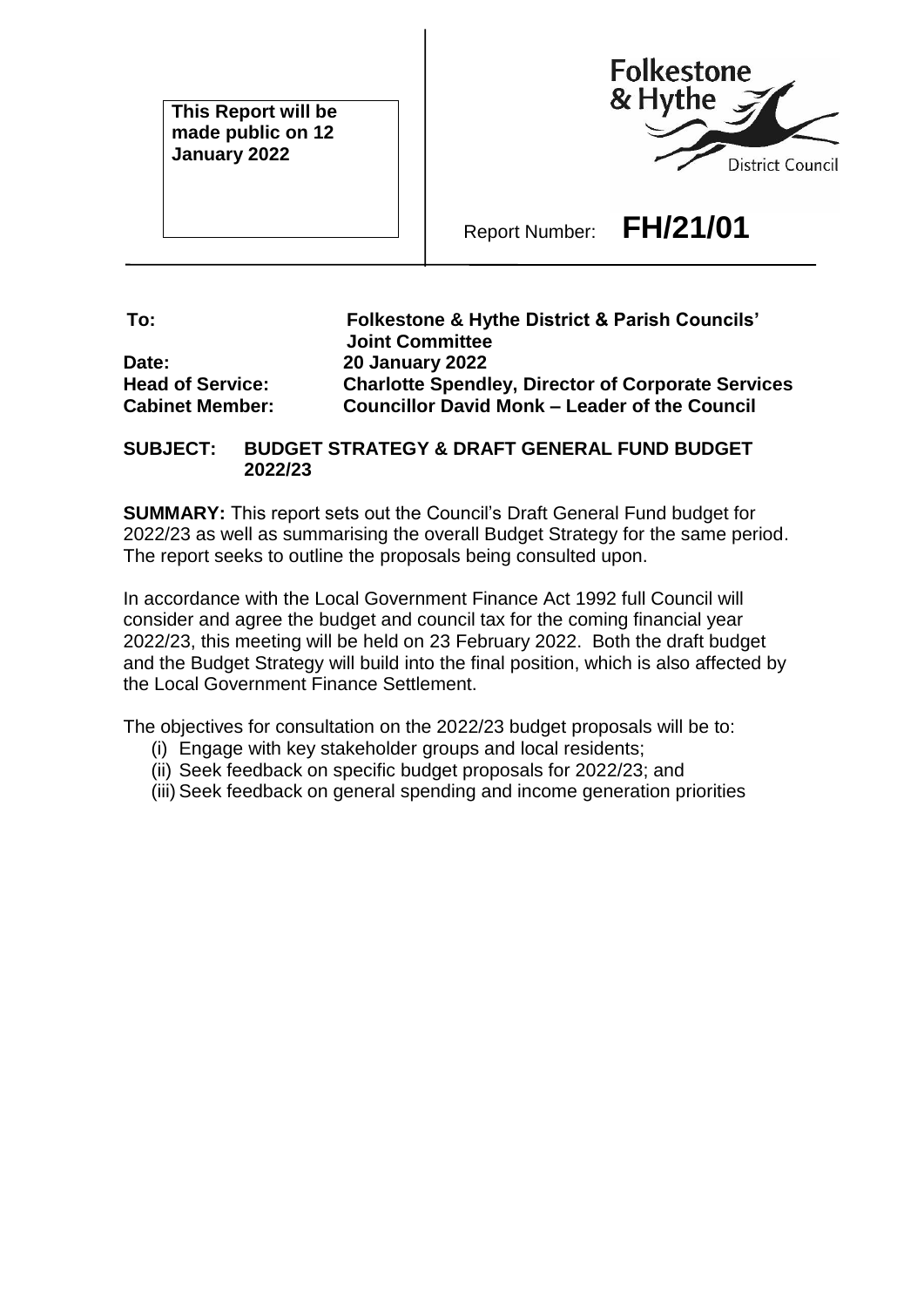# **1. BACKGROUND AND BUDGET STRATEGY**

- 1.1 Council approved the Medium Term Financial Strategy 2022/23 to 2025/26 (MTFS) on 24 November 2021 and Cabinet agreed the Budget Strategy for 2022/23 on 15 December 2021. These reports considered the council's forecast budget position for 2022/23 from a strategic perspective.
- 1.2 The budget proposals in this report been prepared assuming a 2.0% council tax increase in 2022/23. The final decision will not be confirmed until 23 February 2022. In addition, the following remain to be finalised:
	- the forecast for council tax and net business rates income.
	- the council tax base position.
	- this council's share of Collection Fund balances.
	- the Local Government Finance Settlement.

These items will be confirmed in the final budget report.

1.3 The MTFS identified that the Council faced a budget shortfall of £1.6m in 2022/23. The Corporate Leadership Team, Assistant Directors and Chief Officers have reviewed current budget allocations and savings proposals. Unavoidable budget growth of £444k was approved by Cabinet on 15 December. In addition the review of fees & charges and other identified savings resulted in savings of £1.047m being identified through the Budget Strategy process. The draft budget detailed in this report reflects the changes made as a result of these reviews.

# **2. CONTEXT**

2.1 The context and financial climate are outlined more fully in the MTFS and Budget Strategy reports. The Council continues to face challenging times and tight financial restraint is expected to continue to be applied across the public sector well over the medium to longer term.

#### Local Government Finance Settlement

- 2.2 The Provisional Local Government Finance Settlement was announced on 16 December. This was a one year settlement proposal for 2022/23 with further details on proposed funding reform to follow during early 2022.
- 2.3 The settlement confirmed the referendum limits for Council Tax at 2% (or £5 for district and fire authorities where this exceeds the 2%). No referendum limits will apply for town and parish councils. The settlement also confirmed that New Homes Bonus will be 'rolled over' for a further year, confirming allocations and the final legacy payment honoured. The lower tier services grant was also 'rolled over' with £111m being made available nationally.

## **3. GENERAL FUND BUDGET 2022/23**

- 3.1 The draft budget for 2022/23 is noted below. It includes the Council's contribution to the Folkestone Parks and Pleasure Grounds Charity, the cost of which determines the special expense falling on Folkestone and Sandgate taxpayers.
- 3.2 The budget estimates are presented on a 'controllable' basis only; all inter service area recharges, capital charges and certain other technical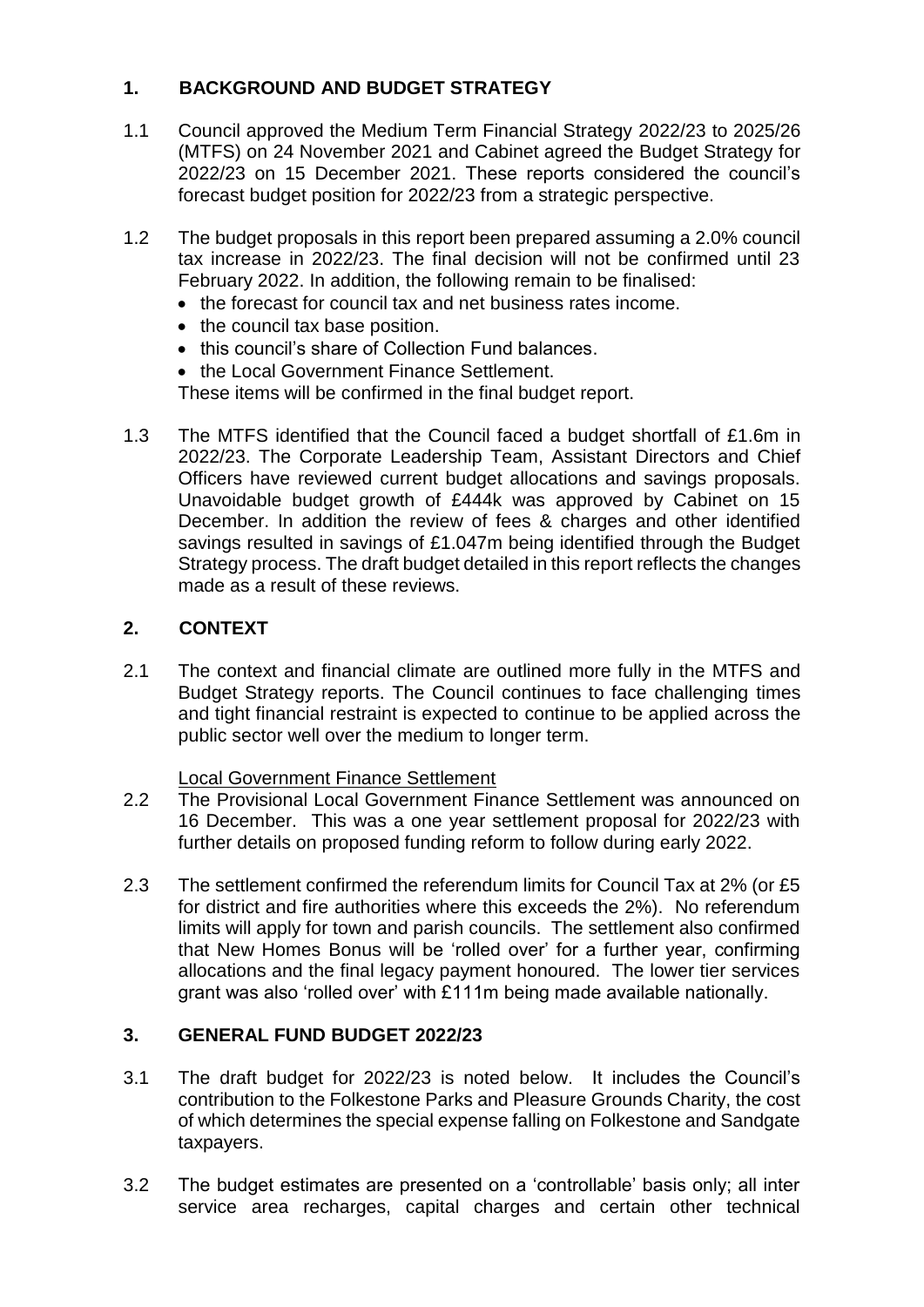accounting adjustments are excluded. Focus can therefore be on real changes in expenditure and income within a service area.

## 3.3 Table 1 below sets out a summary of the budget.

#### Table 1: General Fund Summary

|                                              | 2021/22        | 2022/23                   |  |
|----------------------------------------------|----------------|---------------------------|--|
|                                              | Original       | <b>Original</b>           |  |
|                                              |                |                           |  |
|                                              | <b>Budget</b>  | <b>Budget</b>             |  |
|                                              |                | (Based on outturn prices) |  |
|                                              | £              | £                         |  |
| <b>SUMMARY OF NET EXPENDITURE</b>            |                |                           |  |
| <b>Service Heads</b>                         |                |                           |  |
| Finance, Strategy & Corporate Services       | 6,148,800      | 7,657,250                 |  |
| <b>Human Resources</b>                       | 655,850        | 626,780                   |  |
| Governance & Law                             | 2,449,910      | 2,589,890                 |  |
| Leadership Support                           | 907,520        | 1,004,220                 |  |
| Place                                        | 6,600,060      | 6,254,240                 |  |
| Economic Development                         | 1,304,330      | 762,030                   |  |
| Planning                                     | 212,940        | 137,020                   |  |
| Operations                                   | 2,487,590      | 1,358,450                 |  |
| <b>Strategic Development</b>                 | 70,490         | 39,670                    |  |
| Housing                                      | 3,345,600      | 3,342,840                 |  |
| Transition & Transformation                  |                |                           |  |
| Recharges                                    | (5,559,000)    | (5,613,000)               |  |
| Vacancy& savings target                      | (608, 800)     | (224,000)                 |  |
| TOTAL HEAD OF SERVICE NET EXPENDITURE        | 18,015,290     | 17,935,390                |  |
| Internal Drainage Board Levies               | 483,570        | 493,241                   |  |
| Interest Payable and Similar Charges         | 739,000        | 801,000                   |  |
| Interest and Investment Income               | (754,000)      | (1,320,000)               |  |
| Council Tax Freeze Grant                     |                |                           |  |
| New Homes Bonus Grant                        | (836,050)      | (744, 272)                |  |
| Other non-service related Government Grants  | (1,971,230)    | (1,763,462)               |  |
| Town and Parish Council Precepts             | 2,594,250      | 2,646,132                 |  |
| <b>TOTAL GENERAL FUND OPERATING NET EXP</b>  | 18,270,830     | 18,048,029                |  |
| Net Transfers to/(from) Earmarked Reserves   | (2,760,260)    | (3,526,170)               |  |
| Minimum Revenue Provision                    | 886,000        | 1,667,000                 |  |
| Capital Expenditure funded from Revenue      | 1,280,000      | 2,363,000                 |  |
| TOTAL TO BE MET FROM LOCAL TAXPAYERS         | 17,676,570     | 18,551,859                |  |
| Transfer to/(from) the Collection Fund       | 67,290         |                           |  |
| <b>Business Rates Income</b>                 | (3,905,100)    | (3,943,223)               |  |
| TOTAL TO BE MET FROM DEMAND ON THE           |                |                           |  |
| <b>COLLECTION FUND &amp; GENERAL RESERVE</b> | 13,838,760     | 14,608,636                |  |
| Council Tax-Demand on Collection Fund        | (13, 128, 210) | (13, 494, 053)            |  |
| (SURPLUS)/DEFICIT FOR YEAR                   | 710,550        | 1,114,583                 |  |

## **4. RESERVES**

4.1 The forecast balance on the General Reserve was reported to Cabinet through the Budget Strategy in December 2021 and will be updated to reflect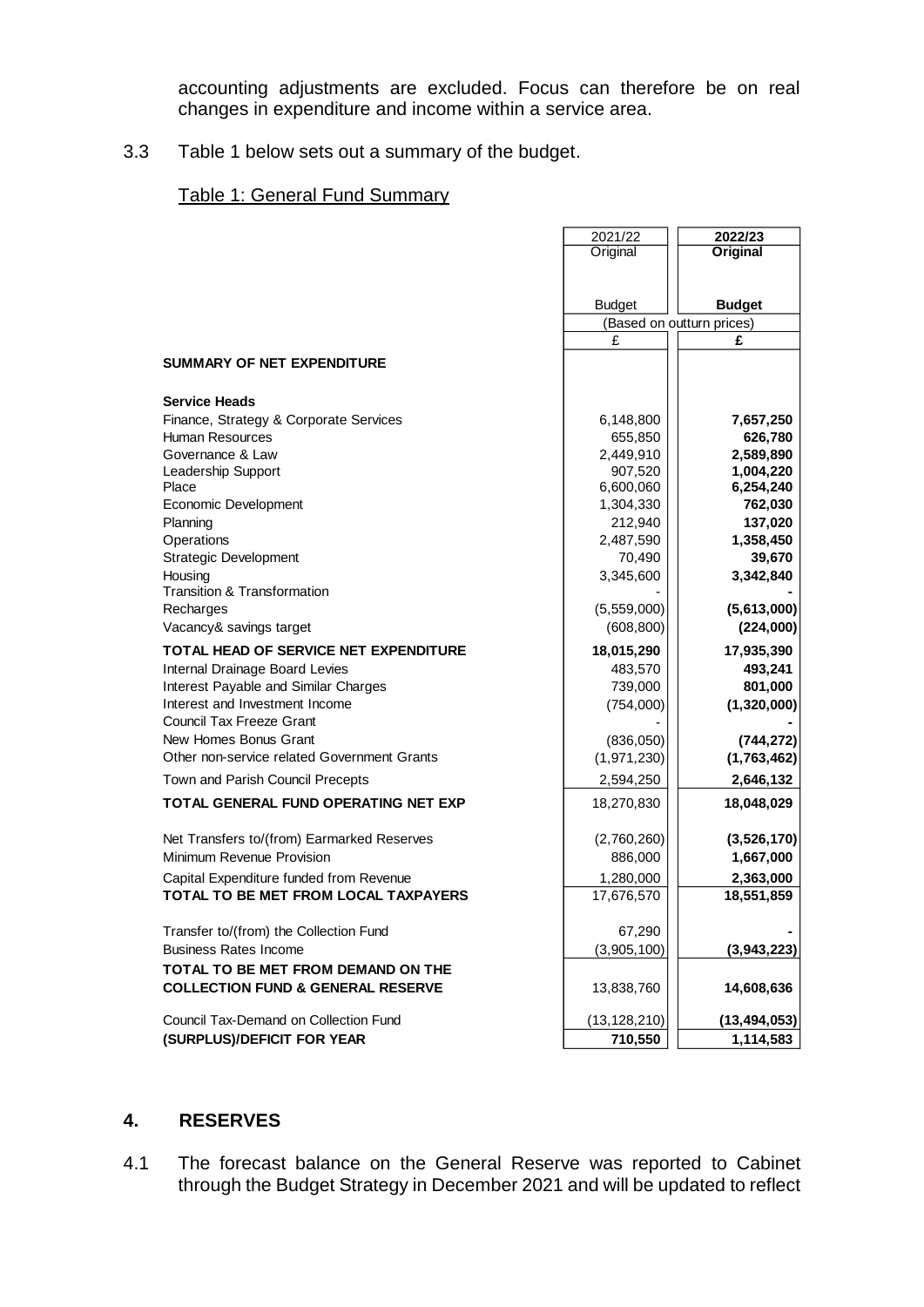planned use and 2021/22 outturn predictions for inclusion in the final budget reports to Cabinet and Council on 23 February 2022.

Given the current budget gap forecast for 2022/23, it is anticipated that the use of reserves will be necessary to balance the budget. The Council will need to consider the prudent use of reserves, across both General and Earmarked Reserves.

4.2 Estimated levels of General and Earmarked Reserves before balancing funding is determined are shown below:

Notes:

<sup>1</sup> IFRS = International Financial Reporting Standards

|                                    | Balance<br>1/4/21 | <b>Forecast Balance</b><br>31/3/22 |
|------------------------------------|-------------------|------------------------------------|
| Description of Reserve             | £000              | £000                               |
| <b>General Reserve</b>             | 3,822             | 4,333                              |
| <b>Earmarked Reserves:</b>         |                   |                                    |
| <b>Business rates</b>              | 2,723             | 1,901                              |
| Carry forwards                     | 691               | 472                                |
| <b>IFRS</b>                        | 8                 | 5                                  |
| Vehicles, equipment and            |                   |                                    |
| technology                         | 283               | 317                                |
| <b>New Homes Bonus initiatives</b> | 2,341             | 1,998                              |
| Corporate initiatives              | 598               | 69                                 |
| <b>Maintenance of Graves</b>       | 12                | 12                                 |
| Leisure                            | 547               | 447                                |
| <b>Otterpool Park</b>              |                   |                                    |
| <b>Economic Development</b>        | 1,991             | 1,754                              |
| <b>Community Led Housing</b>       | 365               | 310                                |
| Lydd Airport                       | 9                 | 9                                  |
| <b>Homelessness Prevention</b>     | 488               | 586                                |
| <b>High Street Regeneration</b>    | 2,070             | 1,054                              |
| <b>Climate Change</b>              | 4,946             | 4,530                              |
| <b>Covid Recovery</b>              | 6,501             | 300                                |
| <b>Total Earmarked Reserves</b>    | 23,573            | 13,764                             |
| <b>Total General Fund Reserves</b> | 27,395            | 18,097                             |

#### **5. BUDGET PREPARATION – NEXT STEPS**

- 5.1 The following items remain subject to confirmation:
	- Final Local Government Finance Settlement.
	- Council Tax Base position
	- The council's share of the Collection Fund surplus or deficit.
	- Town and parish precepts.
	- Business rates income forecast.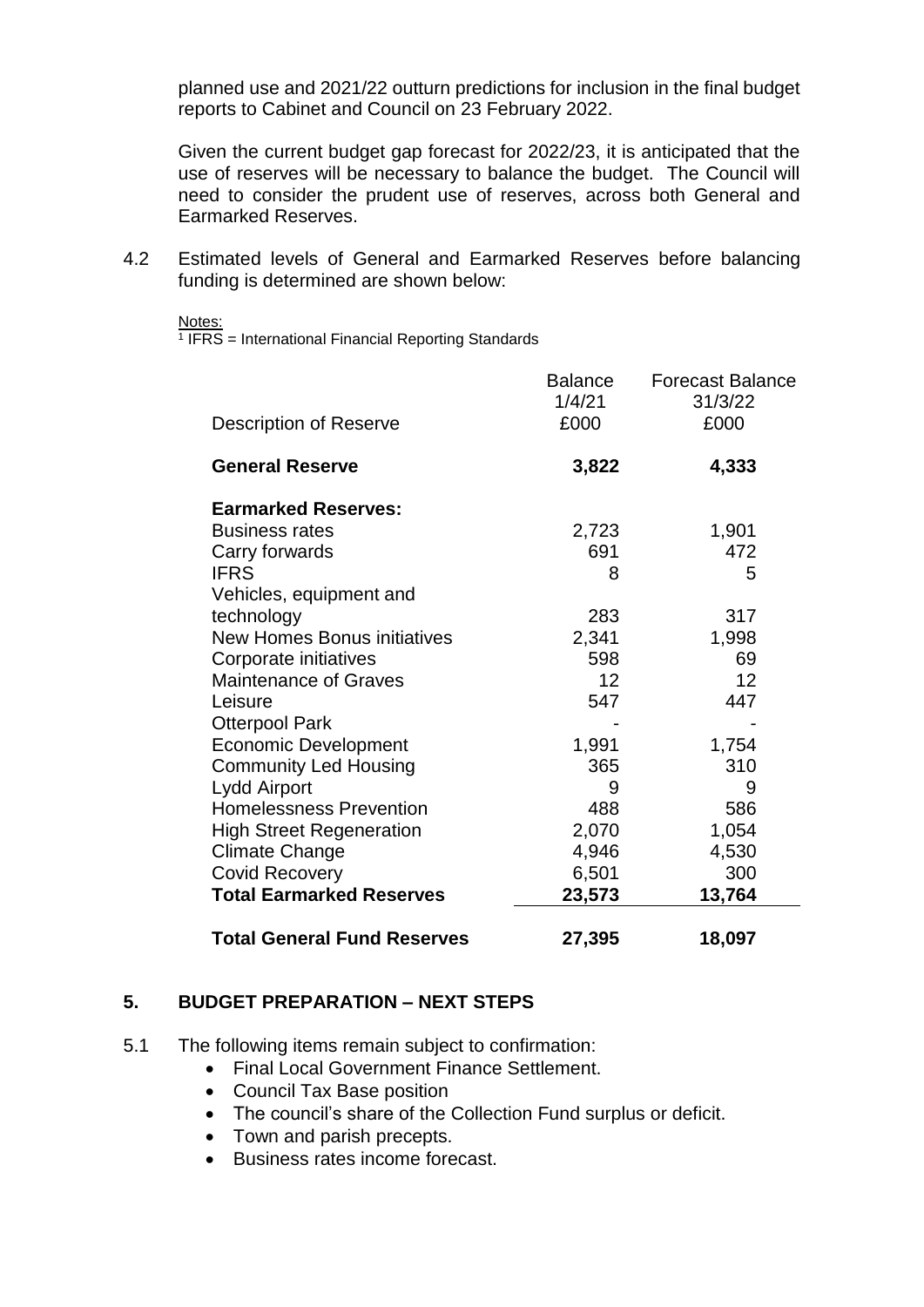5.2 These will be covered in the final budget reports to Cabinet and Council on 23 February 2022, along with details of the special expense charged to Folkestone and Sandgate taxpayers.

## **6. BUDGET CONSULTATION**

- 6.1 The objectives for consultation on the 2022/23 budget proposals will be to: (i) Engage with key stakeholder groups and local residents;
	- (ii) Seek feedback on specific budget proposals for 2022/23; and
	- (iii) Seek feedback on general spending and income generation priorities
- 6.2 This report outlines summary information on the Councils budget setting for 2022/23 however more detailed information can be found both through the committee papers referenced and at the Councils consultation page on the website.
- 6.3 The Budget Consultation page is available at [Budget consultation 2022-23 -](https://www.folkestone-hythe.gov.uk/consultations/budgetconsultation) [Folkestone & Hythe District Council \(folkestone-hythe.gov.uk\)](https://www.folkestone-hythe.gov.uk/consultations/budgetconsultation) The page includes all key document links (Medium Term Financial Strategy, Budget Strategy including Growth and Savings, Fees and Charges) as well as links to complete the consultation questionnaire. The consultation is open to everyone, but residents, parish/town councils, businesses and local community groups are particularly encouraged to provide their feedback. The consultation will remain open until 1 February 2022.

## **7. CONCLUSION**

7.1 Any feedback provided through the budget consultation will be reported to Cabinet through the final budget report in February, which will determine the proposed budget and council tax levels for the forthcoming financial year.

## **8. LEGAL/FINANCIAL AND OTHER CONTROLS/POLICY MATTERS**

#### 8.1 **Legal Officer's Comments** (AK)

Subject to Cabinet ensuring best value and having regard to its general fiduciary duties and those relating to equality, transparency and efficiency, there are no legal implications arising directly out of this report.

#### 8.2 **Finance Officer's Comments** (CS)

The Budget for 2022/23 will be submitted for approval by Cabinet and Full Council in February 2022. This report is the latest stage in the detailed budget process and will be used to inform the preparation of the final budget proposals.

## 8.3 **Diversities and Equalities Implications** (CS)

The budget report to Council in February will include an Equality Impact Assessment of the budget recommendations for 2022/23.